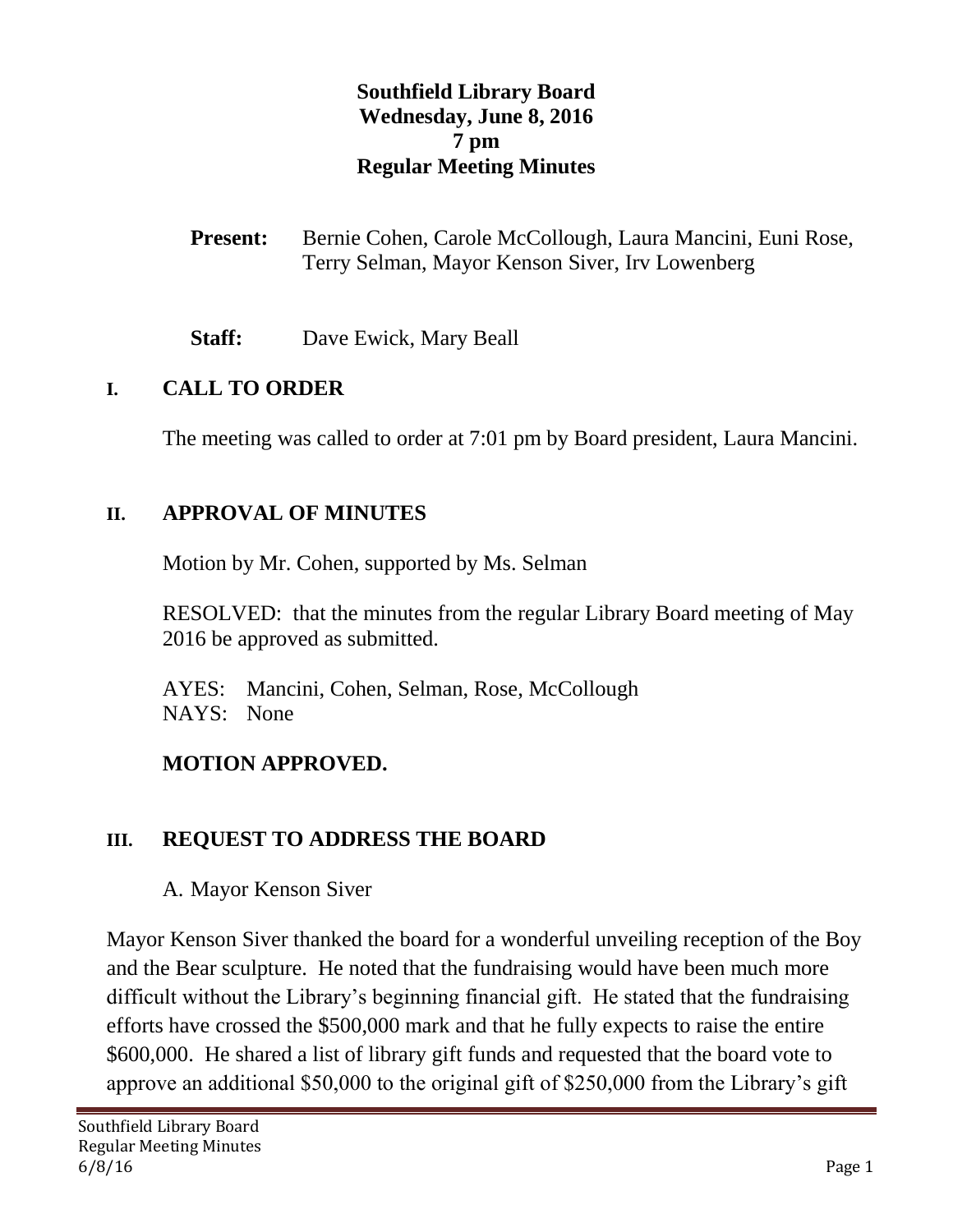fund. He also showed the board a mockup of the donor plaque that will be placed in the Library's Tower Lobby, showing the prominent placement of the Library and Friends groups as major donors.

McCollough made a motion to first clarify that the original \$250,000 amount approved in March 2015 was a gift from the Miller Trust, not a loan; and further moved to approve donating an additional \$50,000 from the Miller Trust to the Northland Art Fund as requested by Mayor Siver. Rose seconded the motion.

There was much discussion about the original gift, who owns the Boy and the Bear sculpture, future artworks that may be placed in or around the library; and other tangents to the conversation.

Motion by Ms. McCollough, second by Ms. Rose

RESOLVED: that the original \$250,000 amount approved in March 2015 was a gift from the Miller Trust, not a loan; and further moved to approve donating an additional \$50,000 from the Miller Trust to the Northland Art Fund.

AYES: Mancini, McCollough, Selman, Rose NAYS: Cohen

# **MOTION APPROVED**

# **IV. TREASURER'S REPORT**

A. Ewick presented the June 2016 revenue reports. He apologized that the expenditure report was not prepared, but notified the board that he expects to complete the year without taking funds from Fund Balance. Mancini requested that the board be given a complete budget once it has been approved by Council.

# **V. REPORTS**

# A. Deputy Librarian's Report: Mary Beall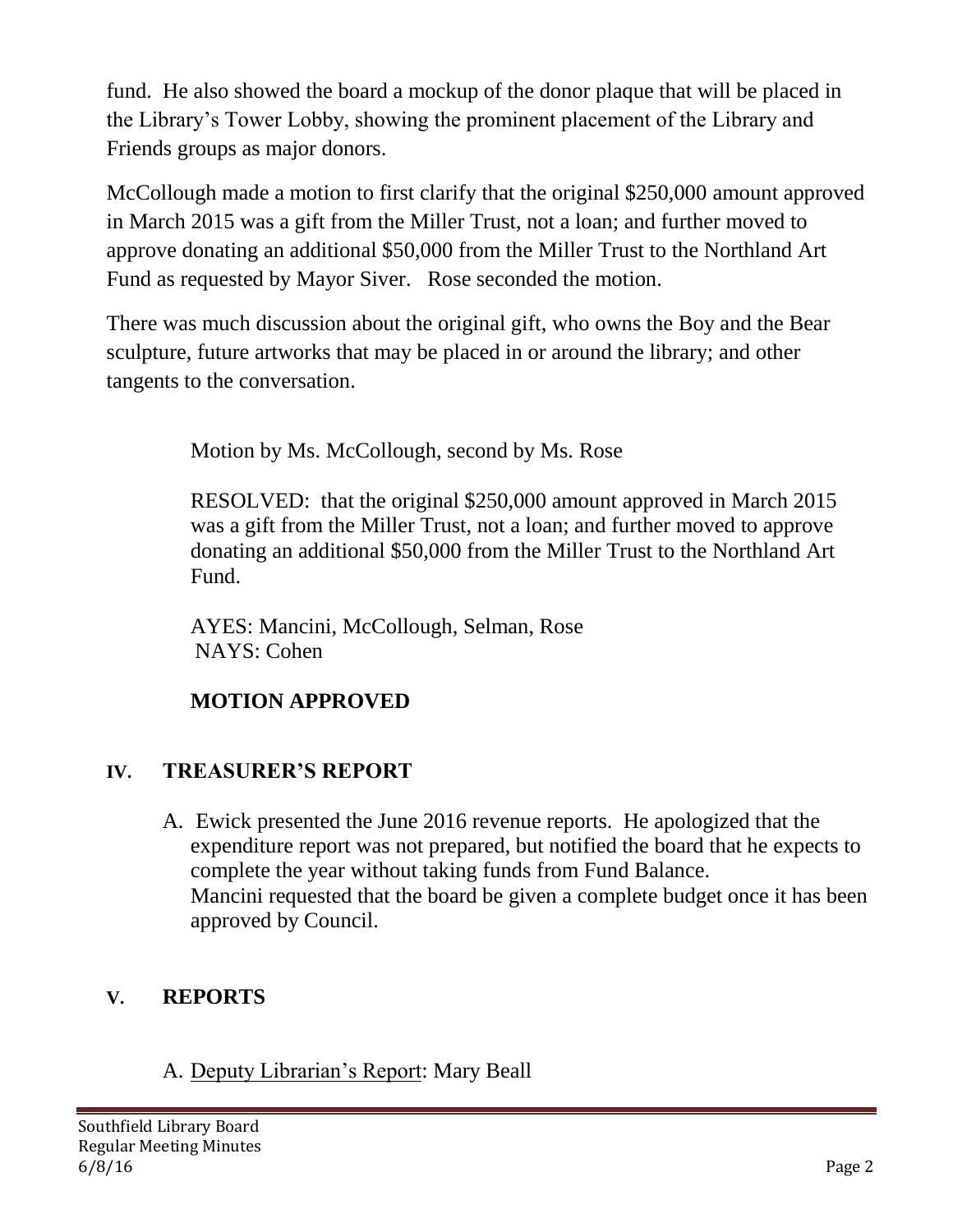• Building Update: Ewick and Beall met with a representative from DTE, who is looking for possible energy savings in all City buildings. They had collected information from the staff and patrons about areas of the library which are uncomfortably warm or cool. DTE believes they will be able to resolve at least some of the comfort issues and provide some cost savings at the same time.

Staffing Update: Beall is working with Carla Archer to complete interviews for the

Clerk II position, with the view to hiring someone in the next few months. She has scheduled a meeting of those persons who are "In Charge" of the building at times to review summer needs and concerns.

Friends Report: Dave Ewick: Interactions between staff and Friends volunteers were discussed and the Board recommended clarifying this relationship.

LBA report: Ewick highlighted the actions of the Library Building Authority's May meeting. They approved repair of the library's generator. Cohen noted that he is still concerned that the LBA has control of library funds. His concern is that the Library Board is losing autonomy. He requested that staff look at past minutes for a meeting where the Bond Counsel stated that the remaining LBA funds could be transferred to Library Board control. Ewick & Beall will do so.

#### **VI. OLD BUSINESS**

A. Elephant installation: This was discussed during the time the Mayor was present. The City Arts Commission would like to have a second Northland Art piece "*Baby Elephant*" by Malcolm Moran, placed in the Imaginarium Garden. The installation would require some changes to be made in the Garden, including transferring the Gary Price sculpture, "*Journeys of the Imagination*" to the front of the Library in the small circle near the post office box. Additionally, the Arts Commission is interested in moving the sculpture "*City of Southfield*" by Melvin Leiserowitz into the circle drive in front of the library. A third sculpture, "*The Whale*" by Richard Hall Jennings is slated to be installed in the Library's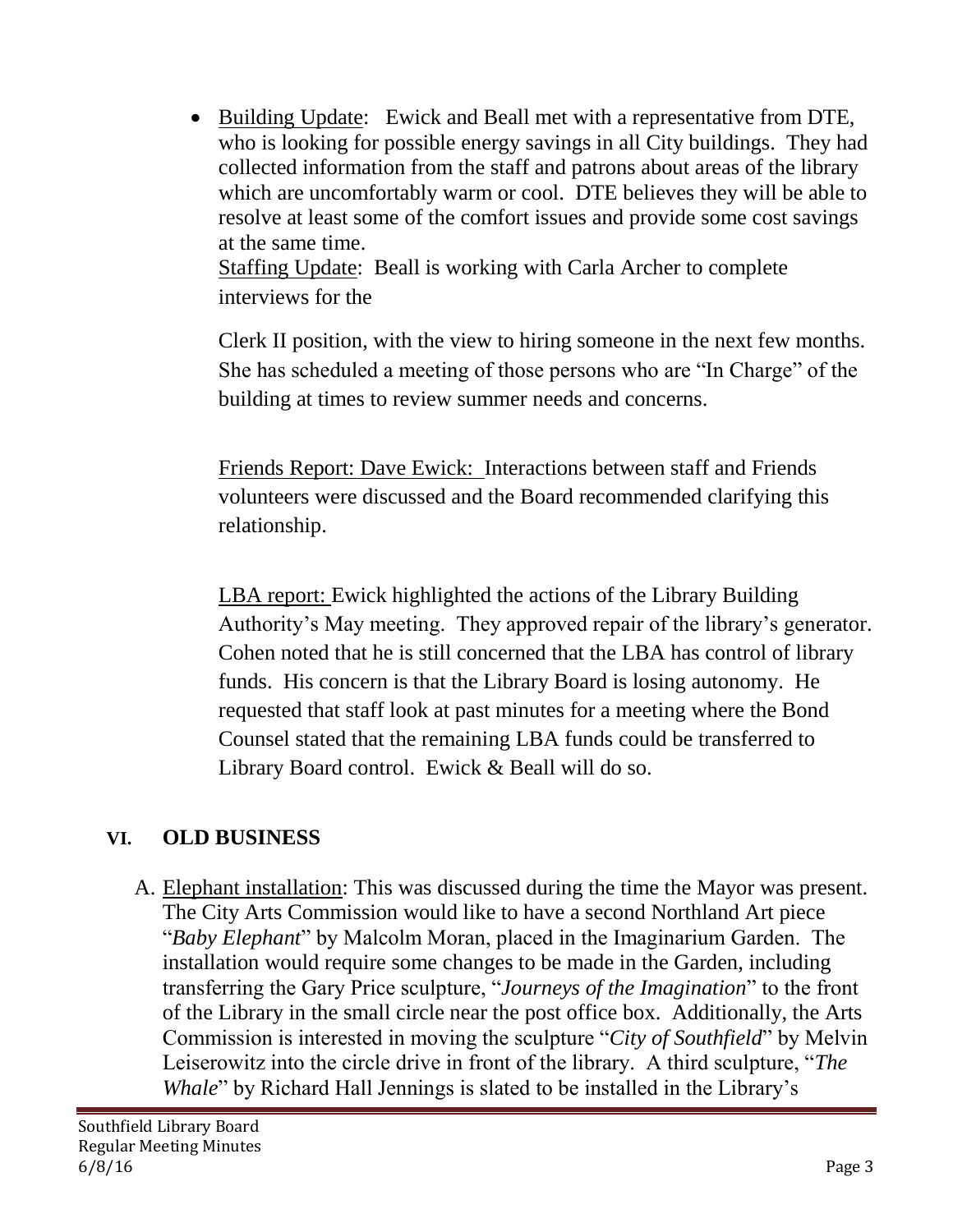fountain at some future point in time. Siver asked the board to consider accepting these artworks; and stated that costs for moving these artworks would not be at the Library's expense, but would be done using Art Commission funds.

Circulation Policy changes: – Ewick presented some proposed changes to the policy on getting a library card. It would allow more children to receive cards but would require linking each child's card to their parent / guardian. Specifically, the following changes are proposed:

We would like to make an adjustment to our current policy for parents getting library cards for their minor children. We feel that there needs to be more emphasis placed on the parent's responsibility for any items checked out on the minor child's card

## Current policy:

# *NEW LIBRARY CARD*

 Please bring your valid Michigan Driver's License **or** State of Michigan ID card showing your current Southfield or Lathrup Village residential address.

### **For children under 18**:

- Both child and parent or legal guardian must be present.
- Parent or legal guardian must bring ID listed under **New Library Card** (above).

Proposed Changes: We would like to add the following to the current policy to prevent parents/guardians from opening new cards while having outstanding fees on their library card or on other people linked to their account

- **If the parent/guardian seeking a card for their minor child has a library card it must be in good standing.** *(No bills for replacement, damages or fines.)*
- **The parent and child's Library cards are linked in our system automatically when the card is requested.**
- **All fines must be paid in full in order for library cards to be renewed. Library cards expire yearly, on the patron's birthday.**
- **When the child's card is renewed, if not linked to the parent's account it will be linked at the time of renewal.**
- **Parent/Guardian names and Driver's license # will be added to each minor child's record.**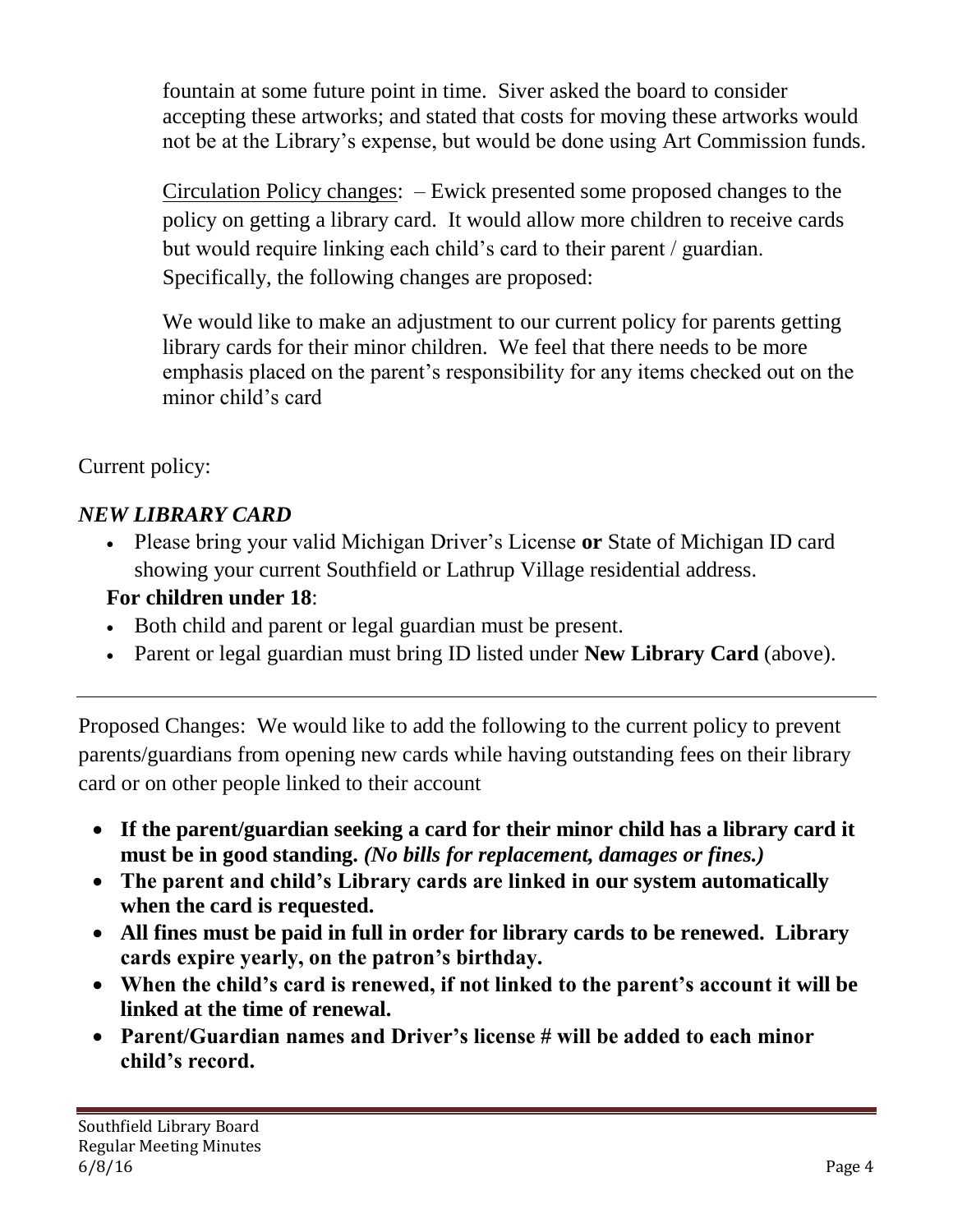**Parents/Guardians are ultimately responsible for any fines or fees accrued on the minor child's library card.**

The Parental responsibility is expressed in our general "*responsibilities for library card holders*" policy. We felt that these items needed to be added to emphasize the importance of that responsibility.

Motion by Mr. Cohen , second by Ms. Selman

RESOLVED: that the Board support that the proposed circulation policy changes be amended and adopted.

AYES: McCollough, Cohen, Selman, Rose NAYS: Mancini

## **MOTION APPROVED.**

#### **VII NEW BUSINESS**

A. Book Bike funding request: Ewick showed the board some ideas for an outreach program using a bicycle and trailer to take information and possibly books out to the public. Many libraries have begun doing this and it is a great way to bring the library out into the community. Board members felt this would be an innovative service. They gave approval to Ewick to investigate and bring back a more concrete proposal for possible funding.

#### **VII ALL OTHER BUSINESS**

Programming: WeatherFest had over 1,000 attendees and brought much positive press coverage. This is planned as an annual program.

Summer Reading Programs for all ages have started. Theme: Sports and Fitness